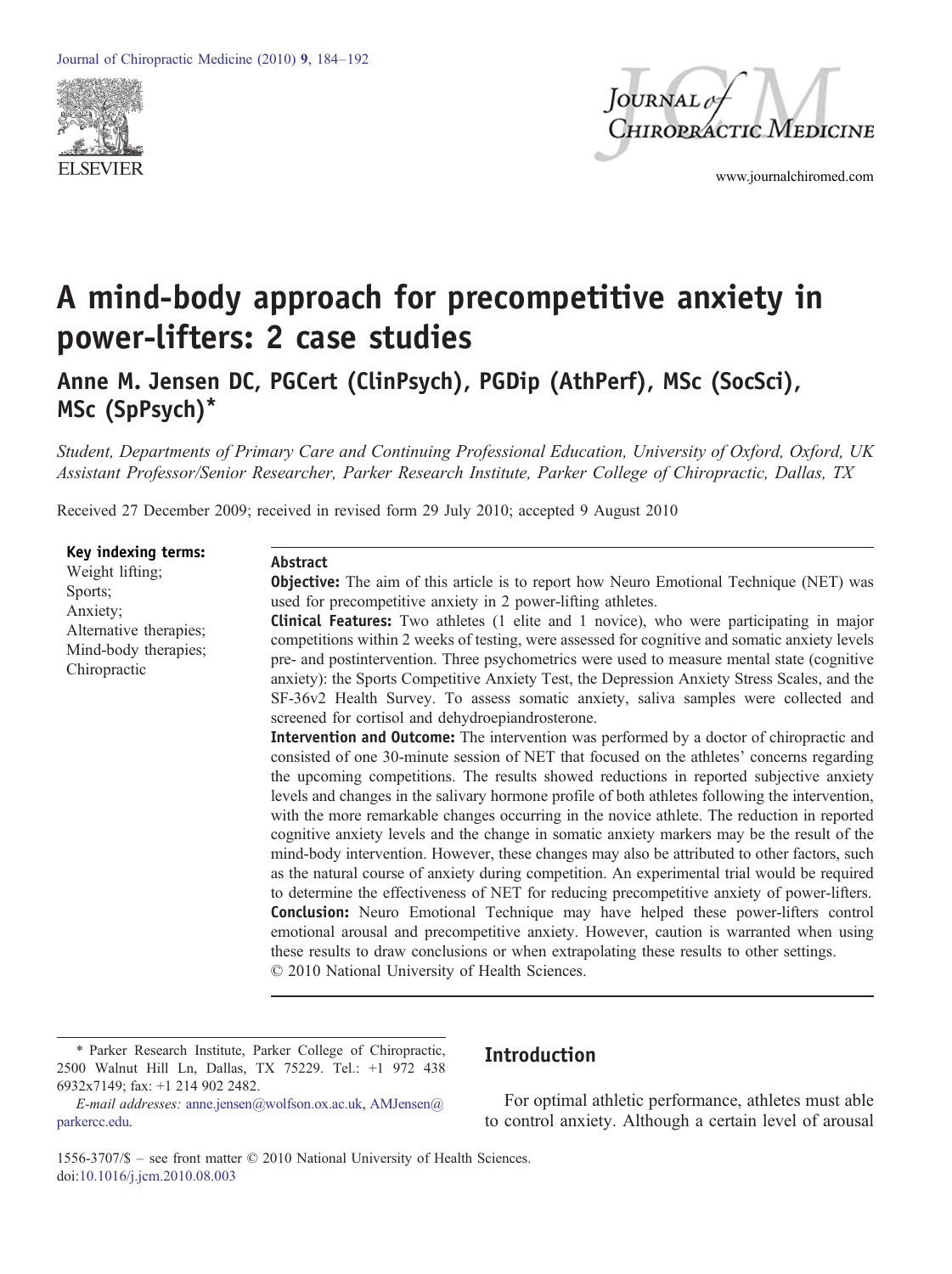can enhance performance, hyperarousal can quickly diminish performance.<sup>[1-3](#page-7-0)</sup> In the mid-1960s, Liebert and Morris<sup>[4](#page-7-0)</sup> were among the first to recognize the multidimensionality of anxiety. Although there was considerable debate as to the exact constituents, it is now generally accepted that there are clearly cognitive and somatic components of anxiety.[4-6](#page-7-0) Cognitive anxiety refers to any negative expectations or concerns about oneself, the situation, or possible consequences,[7](#page-7-0) and is clearly conscious. On the other hand, elements of somatic anxiety are disputed. Martens et a[l](#page-7-0)<sup>[8](#page-7-0)</sup> describe it as "the physiological and affective elements of the anxiety experience that develop directly from autonomic arousal," and make no reference to it being conscious or not. Alternatively, Woodman and Hardy<sup>[9](#page-7-0)</sup> describe somatic anxiety as "the perception of one's physiological arousal," implying that it is also a conscious experience. For the sake of clarity, the former definition of somatic anxiety will be used and will pertain to either conscious or nonconscious events. In any case, cognitive anxiety and somatic anxiety are largely thought to be conceptually independent.  $10$ Therefore, because either component can potentially impact performance, both cognitive anxiety and somatic anxiety have been considered in this report.

Although it is possible that athletes from many sports can experience performance anxiety, the focus of this study was power-lifting athletes. Power-lifters were chosen for this preliminary case series for a number of reasons. First, they are solo athletes, in that when they compete, they compete alone. This characteristic makes it theoretically easier to study changes in individuals compared with athletes in team sports. Second, they often compete in front of an audience, which in itself can induce performance anxiety[.](#page-7-0) $11-14$ 

Neuro Emotional Technique (NET) is a stressreduction intervention that has been shown to diminish emotional arousal in phobics.<sup>[15,16](#page-7-0)</sup> Hence, it was hypothesized that NET may be effective in lowering precompetitive anxiety in athletes as well. Therefore, the aim of this case study is to describe how NET was used with 2 power-lifting athletes who reported experiencing precompetitive anxiety.

#### Case reports

Two athletes volunteered to participate in this report: 1 male elite competitor and 1 female novice competitor. With both athletes facing major competitions within 2 weeks of testing, they both reported experiencing

precompetitive anxiety. For example, the elite athlete, who was competing in a power-lifting World Championships, reported having mild insomnia, increased irritability, and slight edginess. The novice athlete was competing for the first time and reported having concerns whether or not she was good enough or ready to compete (ie, self-efficacy concerns), and she had had thoughts about pulling out of the competition (ie, avoidance behavior). Before being enrolled and after treatment procedures were fully explained, both athletes were given a participant information sheet and signed an informed consent, giving permission to have their personal health information published. The participants were then assessed for cognitive anxiety levels and adrenal function pre- and postintervention. To assess cognitive anxiety levels, 3 commonly used psychological surveys were implemented: (1) the Sports Competitive Anxiety Test (SCAT), (2) the Depression Anxiety Stress Scales (DASS), and (3) the SF-36v2 (SF-36) Health Survey.

The SCAT is a 15-item self-report instrument used to measure performance anxiety traits.<sup>[8](#page-7-0)</sup> The participant grades each item on a 3-point Likert scale: rarely, sometimes, and often. Scores can range from 10 to 30, with the higher score meaning the greater the tendency toward competitive anxiety.[8](#page-7-0) The SCAT has been shown to be a consistently valid and reliable measure of competitive trait anxiety as evidenced by high internal consistency (KR-20 values from 0.95 to 0.97) and high test-retest reliability (M retest reliability =  $0.77$ ).<sup>[8](#page-7-0)</sup>

The DASS is a set of 3 self-report scales measuring the affective states of depression (D), anxiety (A), and stress (S). Each of the 21 items is scored from "0" ("Did not apply to me at all") to "3" ("Applied to me very much or most of the time"). A template is used to score the test, and score is achieved for each of the 3 categories. For each category, scores can range from 0 to 28+, with healthy people being at the lower end of the range. The DASS was found to have excellent reliability and adequate convergent and discriminant validity in healthy populations.<sup>[17](#page-7-0)</sup>

The SF-36 is a generic 36-item multidimensional selfreport, a quality of life scale that has been shown to adequately measure aspects of general health in adults.[18-20](#page-7-0) It yields an 8-scale profile of functional health and well-being scores plus summary scores for physical and mental health.[19,20](#page-7-0) Because of the nature of the NET intervention, this study will highlight only the 3 subscales thought to be related to mental functioning: social functioning (SF), role emotional (RE) and mental health (MH).<sup>[21](#page-7-0)</sup> The Mental Component Summary score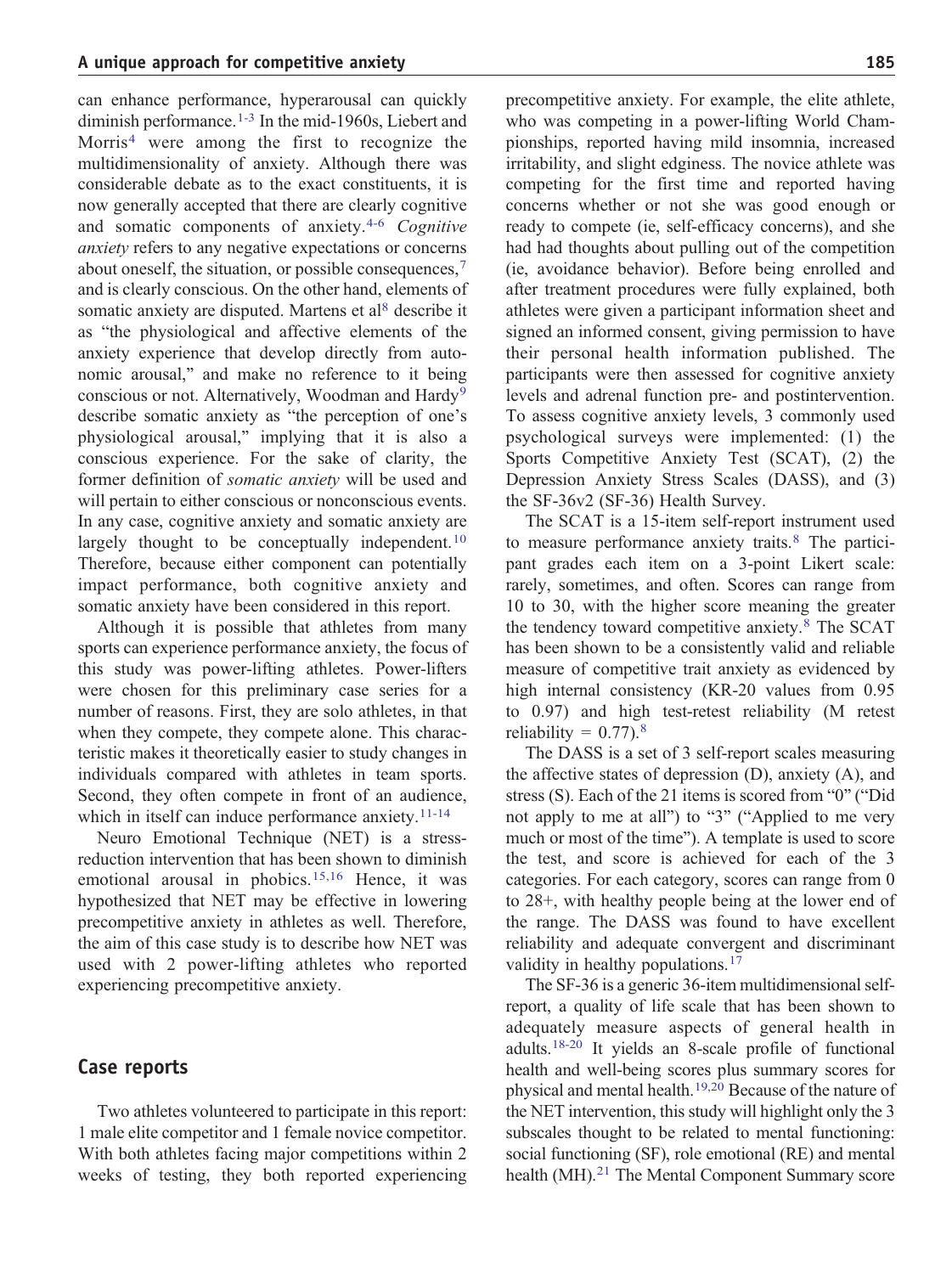<span id="page-2-0"></span>was excluded from interpretation because its validity as an accurate summary of subscale scores is questionable[.](#page-7-0)<sup>[22](#page-7-0)</sup> In addition, although the SF-36 subscale scores have been shown to have limitations within specific groups (eg, the elderly<sup>[23](#page-7-0))</sup> and with certain conditions (eg, Parkinson disease<sup>24</sup>), for the population under investigation, the instrument has been shown to be of value, demonstrating satisfactory internal consistency[,](#page-7-0)  $20,25$  construct validity,  $25$  and test-retest reliability[,](#page-7-0)<sup>[25](#page-7-0)</sup> including good test-retest reliability over a short interval.

The athletes took each questionnaire twice: the day before the NET intervention and then 2 days following. A positive treatment effect may be indicated by a reduction in SCAT scores; a reduction in the A and S scores of the DASS; or an increase in the SF, RE, or MH subscores of the SF-36.

Two tests of adrenal function were used to assess somatic anxiety: (1) waking salivary cortisol and (2) waking salivary dehydroepiandrosterone (DHEA). For each sample, assessment was performed on 50 to 100  $\mu$ L of saliva by means of commercial



Fig 1[.](#page-8-0) Neuro Emotional Technique protocol flowchart.<sup>[33](#page-8-0)</sup>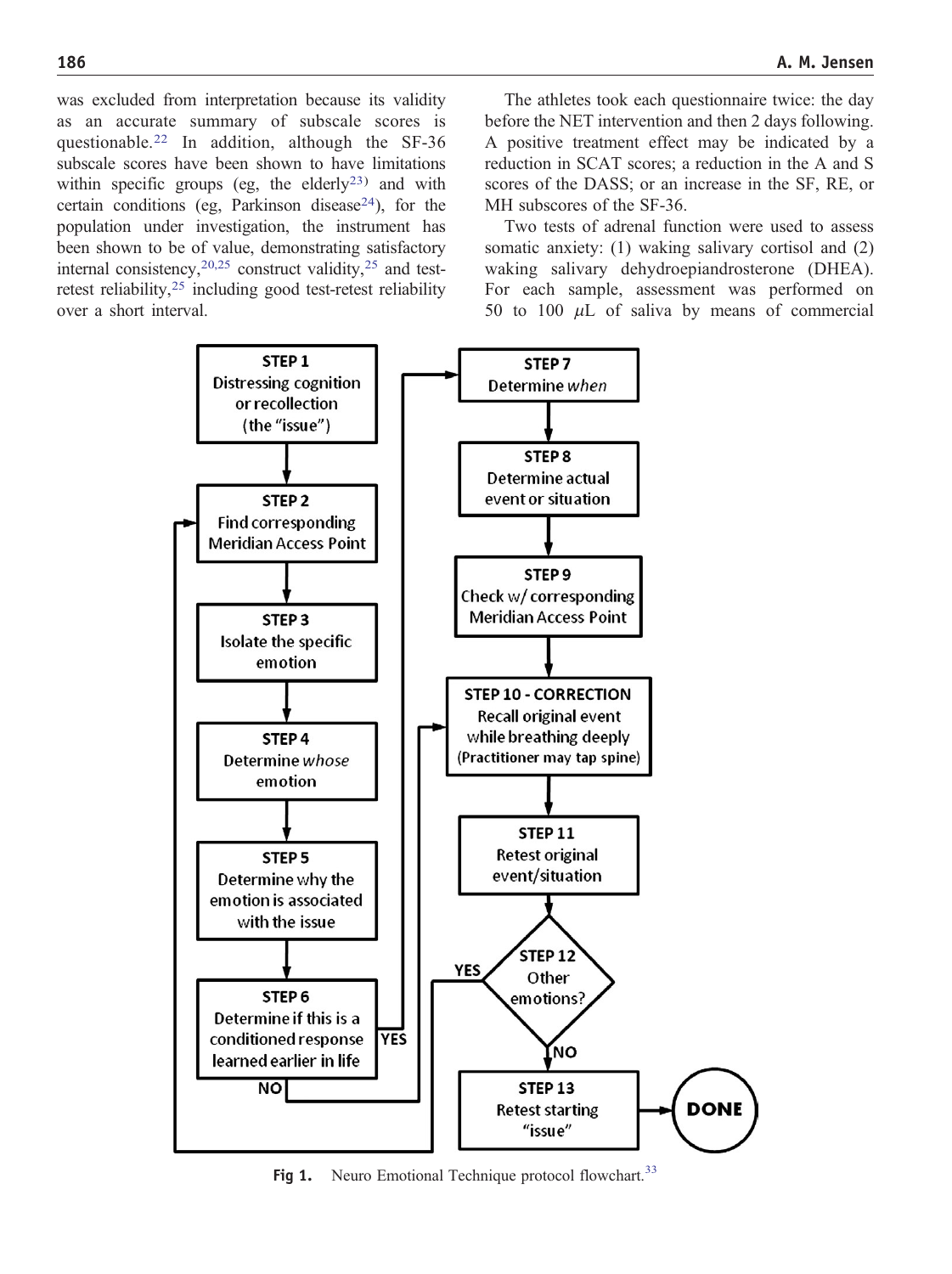immunoenzymatic kits (ARL, Melbourne, Australia) for direct salivary assay of cortisol and DHEA-S. Interassay coefficient of variation was less than 10%; and intraassay coefficient of variation was less than 7%, with a minimum detectable concentration of 0.5 ng/mL for cortisol and 25 pg/mL for DHEA-S. Saliva testing was chosen over blood testing because of its ease of collection. It is widely accepted that blood cortisol levels rise in response to stressors,  $26,27$ and there is a reliable direct correlation between blood cortisol and salivary cortisol levels[.](#page-7-0)[28](#page-7-0) Although there is significant controversy about the usefulness of cortisol testing in general, waking cortisol levels appear to show acceptable reliability.<sup>[29](#page-7-0)</sup> In addition, samples of saliva were analyzed for DHEA levels. Dehydroepiandrosterone, the most abundant steroid hormone in the body, has been shown to significantly buffer the stress response.<sup>[30-32](#page-7-0)</sup> It was expected that, following the NET intervention, waking salivary cortisol levels would decrease and salivary DHEA levels would increase.

Each athlete received a single 30-minute NET session by the same certified NET practitioner, which was the only intervention the athletes reported to receive during their participation. Neuro Emotional Technique is considered an alternative stress-reduction technique. Its aim is to remove neurological abnormalities that are thought to have a specified physiopatho-logical pattern[.](#page-8-0)<sup>[33](#page-8-0)</sup>

During the NET procedure, various psychological components of the anxious state were considered: (1) cognitions (thoughts about the anxiety-producing upcoming competition and the participants' response to it), (2) emotions (participants' affect in response to the upcoming competition), and (3) behaviors (participants' behaviors in response to the upcoming compe-tition, for example, avoidance).<sup>[34](#page-8-0)</sup> These various psychological components were explored for a physiological reaction in the participant. The manual muscle test is used throughout the NET procedure as an assessment of a participant's physiological reactivity, the 2 of which have previously been shown to be correlated.[15,35,36](#page-7-0)

The NET procedure involved a series of welldefined steps [\(Fig 1](#page-2-0)) that aims at addressing each of these components. Once a physiological reaction is found, the practitioner helps the participant identify the specific emotion using the principle from traditional Chinese medicine that meridians/organs and emotions are coupled<sup>[37](#page-8-0)</sup> ([Fig 2](#page-4-0)). The participant then decides how the specific emotion fits the distressing situation. Sometimes, a similar distressing situation is identified

earlier in life as well. While the patient thinks about the distressing situation and feels the emotion that was found to be associated, a mechanical force is applied to specific spinal levels ([Table 1](#page-5-0)) during a full respiratory cycle. The procedure is concluded when the patient no longer feels distress or discomfort associated with the cognitive statement or recollection, and as a result can resist the downward pressure of the muscle test.[34](#page-8-0) Following the intervention, patients frequently report feeling subjective relief.[34](#page-8-0) Both NET sessions were held in a quiet, private room at the gym where the athletes trained.

There was an improvement in both the cognitive and somatic anxiety of both athletes. The changes exhibited by the novice athlete were more remarkable than for the elite athlete. See [Table 2](#page-6-0) for the results of the psychometric testing and [Table 3](#page-6-0) for the results of the salivary hormone profile.

#### **Discussion**

Anxiety in sport is commonplace. Although a certain level of anxiety enhances performance, uncontrolled emotions and negative cognitions can have adverse effects. Various techniques have been used to help athletes control their emotions. These include hypnosis, biofeedback training, progressive relaxation, visuomotor behavior rehearsal, autogenic training, meditation, positive self-monitoring, thought-stopping, various self-talk techniques, induced affect, and cognitive-behavioral therapies.<sup>[8](#page-7-0)</sup> The evidence supporting the durable effectiveness of these methods for the general population is limited, mostly underpowered, and often contradictory[.](#page-8-0)[38-42](#page-8-0) The evidence supporting the effectiveness of these methods for athletes is weaker still. It is apparent that research is greatly needed in this area. Moreover, it is apparent that a robust intervention to consistently control performance anxiety is also critically needed.

The changes exhibited by these 2 athletes are encouraging. However, full-scale randomized trials are needed to qualify the effectiveness of NET in reducing precompetitive anxiety. Until that time, the interpretation of the results of this report is limited.

The minimally clinically important difference (MCID) is a useful tool for reporting changes in participant outcomes. It can be defined as "the smallest change in measurement that signifies an important difference" and may refer to either an improvement or a worsening.[43](#page-8-0) Unfortunately, most of the measures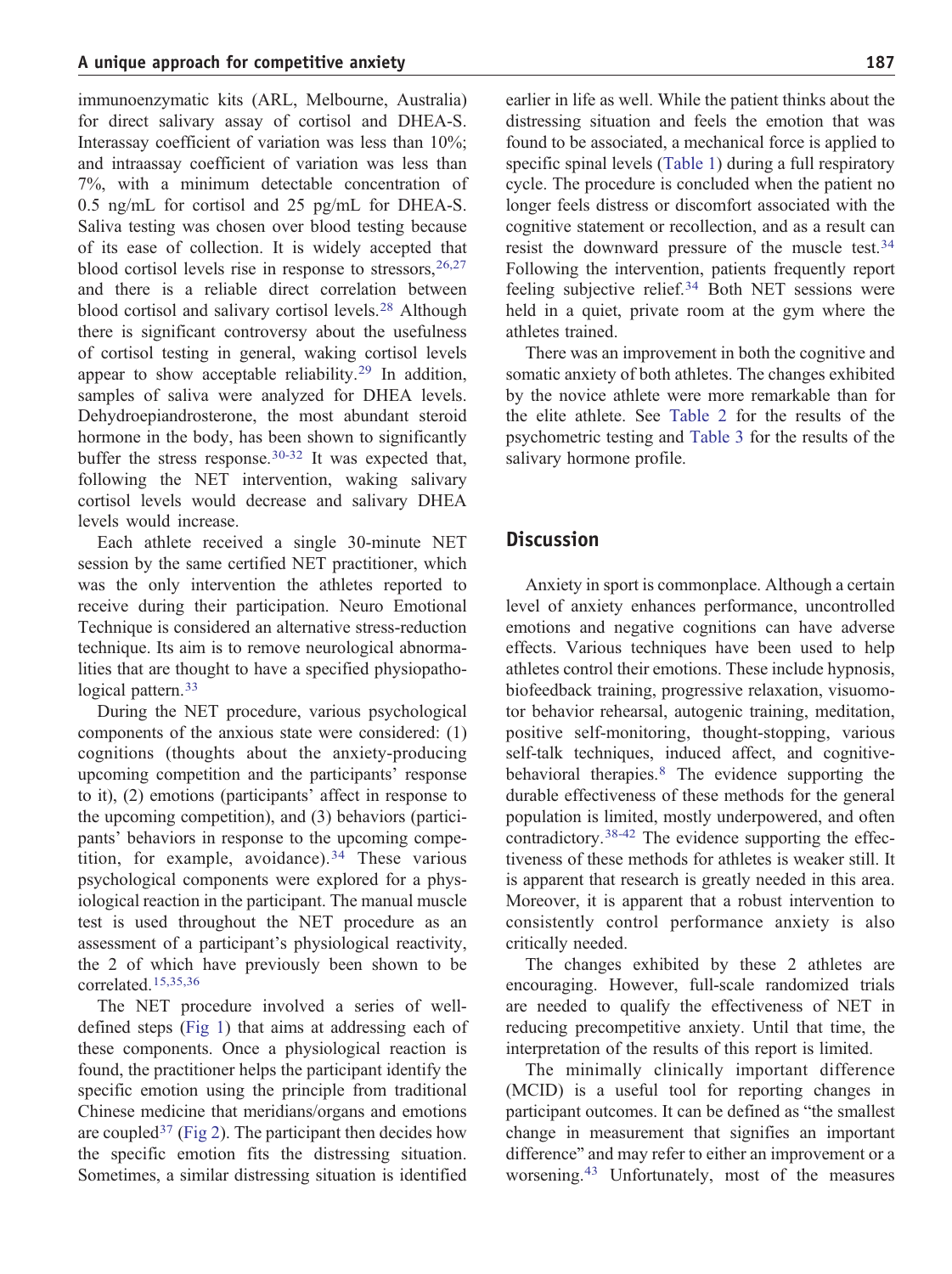<span id="page-4-0"></span>

Fig 2. The meridian/organ-emotion relationship.<sup>[33](#page-8-0)</sup> (Color version of figure is available online.)

chosen for this report do not yet have established MCIDs; therefore, the significance of the observed changes is open to interpretation.

The SF-36 is the one measure used in this study that has a documented MCID: 3 to 5 points for each subscale score[.](#page-8-0)<sup>[44](#page-8-0)</sup> Therefore, the only clinically significant change  $(>3$  points) in subscale score occurred for the elite athlete in the SF subscale. Keeping in mind that all of the SF-36 mental health scores for this athlete were in the fair-to-poor range, a 5.4-point improvement may be of great importance for this individual. Without controlling for other factors, it cannot be determined if this change was due to the NET intervention or other reasons. In addition, it is interesting note that many of the physical component subscale scores (Supplement 4) for the elite athlete also improved considerably, which may have contributed to the improvement in the mental health subscales as well.

During the analysis of the SCAT and DASS, in the absence of recognized MCIDs, a 3-point and a 7-point change in score (respectively) was regarded as clinically significant.\*[8,17](#page-7-0) Both athletes achieved a clinically significant drop in SCAT score, indicating a reduction in cognitive anxiety. In addition, for the DASS, both athletes achieved a significant drop in their respective A scale and S scale scores; and the novice athlete achieved a significant drop in her D scale score. Although it is possible that these significant improvements may be

<sup>\*</sup> A change in 1 standard deviation of the mean scores or levels from normative data was used to determine clinical significance.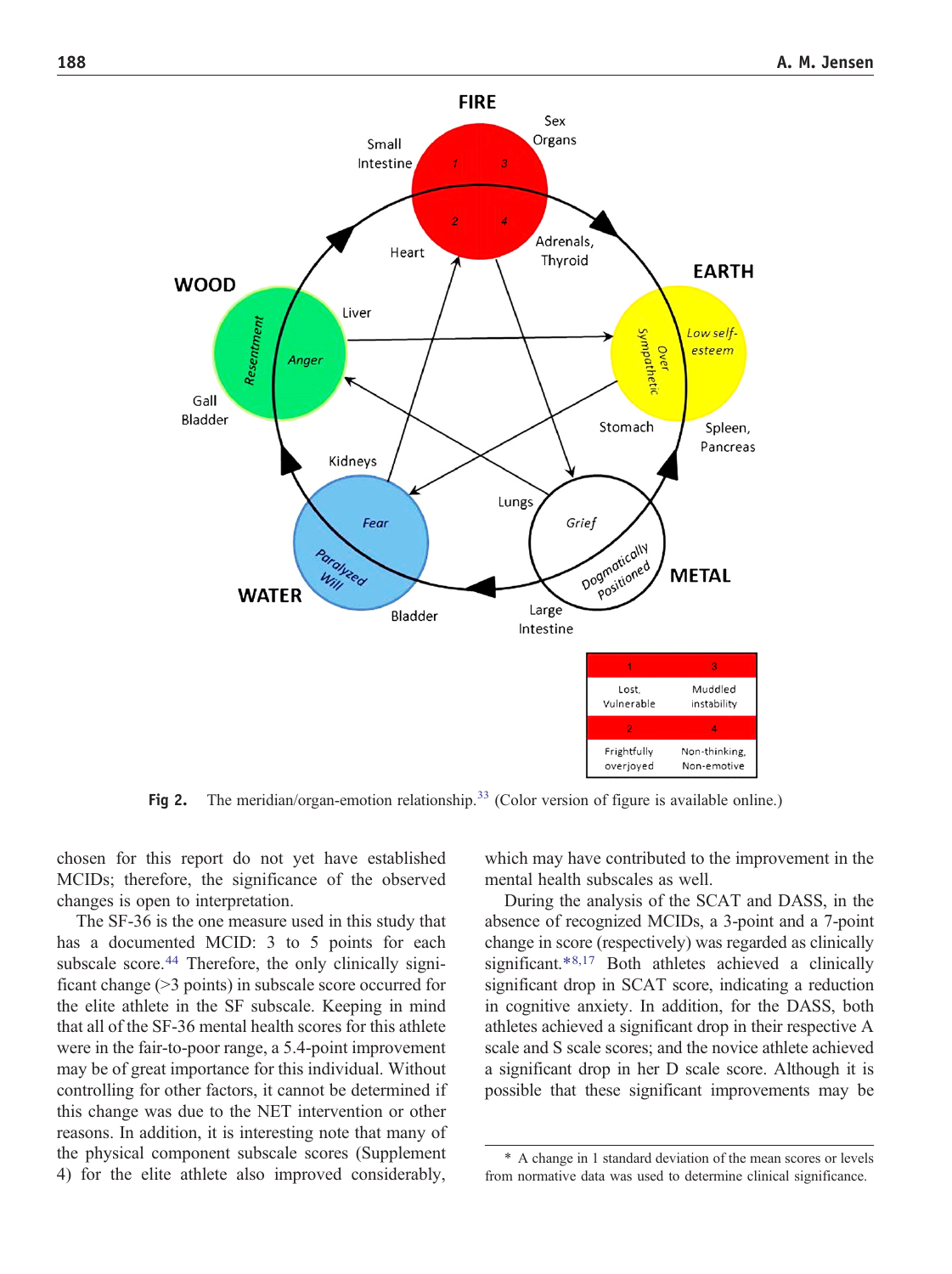<span id="page-5-0"></span>

| Table 1 | Meridian/organ spinal levels <sup>33</sup> |  |
|---------|--------------------------------------------|--|

| Meridian access point | Spinal levels addressed                         |  |  |  |  |
|-----------------------|-------------------------------------------------|--|--|--|--|
| Earth element         |                                                 |  |  |  |  |
| Stomach               | T8-T10-T12                                      |  |  |  |  |
| Spleen                | T1-T5-T9                                        |  |  |  |  |
| Pancreas              | T <sub>5</sub>                                  |  |  |  |  |
| Metal element         |                                                 |  |  |  |  |
| Large intestine       | L5                                              |  |  |  |  |
| Left lung             | $T1-T8-L2$                                      |  |  |  |  |
| Right lung            | T2-T9-L3                                        |  |  |  |  |
| Water element         |                                                 |  |  |  |  |
| <b>Bladder</b>        | L <sub>5</sub>                                  |  |  |  |  |
| Kidney                | T1-T5-T8                                        |  |  |  |  |
| Wood element          |                                                 |  |  |  |  |
| Gallbladder           | T4                                              |  |  |  |  |
| Liver                 | T2-T5-T8                                        |  |  |  |  |
| Fire element          |                                                 |  |  |  |  |
| Small intestine       | L <sub>5</sub>                                  |  |  |  |  |
| Heart                 | T <sub>2</sub> -T <sub>8</sub> -T <sub>12</sub> |  |  |  |  |
| Thyroid               | $C1-C4-C7$                                      |  |  |  |  |
| Adrenals              | T7-T9-T11                                       |  |  |  |  |
| Prostate              | L5                                              |  |  |  |  |
| Testes/ovaries/uterus | Bilateral SI joints-L3-L5-coccyx                |  |  |  |  |
| Pituitary             | $C2-C5-T1$                                      |  |  |  |  |
| Other                 |                                                 |  |  |  |  |
| Governing vessel      | T3-T6                                           |  |  |  |  |
| Conception vessel     | T3-T6                                           |  |  |  |  |

attributed to the NET intervention, they also may be attributed to confounding factors. For the elite athlete, there was a 2-point increase in his A scale score and a 2 point decrease in his D scale score following the intervention, both of which were considered insignificant. However, the 2-point increase in this athlete's A scale score indicates that he went from "normal" to "mild" anxiety, which may have significance to this individual. A change of 1 standard deviation of the mean scores or levels from normative data was used to determine clinical significance.

For analysis of the salivary hormone profile, which also lacked standardized MCIDs, a change in 1 nmol/L for salivary cortisol and 0.5 nmol/L for salivary DHEA was considered clinically significant.†[45,46](#page-8-0) Salivary cortisol levels for both athletes dropped significantly the day after the intervention. However, on the second day following the intervention, cortisol levels for the elite athlete continued to drop, whereas those for the novice rose again. Because salivary cortisol levels have been positively correlated with stress levels[,](#page-7-0)  $27$  the changes on the day following the intervention could be

considered a reduction in somatic anxiety. Salivary DHEA levels also changed following the intervention. Levels for the novice athlete rose significantly on the day following the NET intervention; and although they dropped again, they remained significantly elevated on the second day after the intervention (compared with before the intervention). For the elite athlete, there was no significant change in DHEA levels 1 day after the intervention; but there was a significant difference 2 days afterward. Increases in DHEA levels signify an increased capacity to resist the effects of stress.[31](#page-7-0) Whether or not it was the NET intervention that caused the changes in hormone levels cannot be deduced.

However, it is hypothesized that NET may have contributed to some of the changes in outcome measures by the mechanism described below. According to Edler as cited in  $Cox$ , <sup>[10](#page-7-0)</sup> there are 5 different fears often associated with anxiety: (1) threat to self-esteem as a result of failure, (2) threat of personal harm, (3) unpredictability or fear of the unknown, (4) fear of disruption of daily habits, and (5) fear of being negatively evaluated by others. It is speculated that these fears are also commonly present in athletes and may contribute to the anxiety felt before a competition. Athletes may be able to identify with these fears, yet may not know exactly why they are experiencing them—and therefore can do nothing to alleviate them.

It is well understood that past emotional trauma can lead to learned emotional responses[,](#page-8-0) <sup>[47](#page-8-0)</sup> such as a conditioned fear. As a result, certain physiopatholo-gical and behavioral patterns may emerge.<sup>[47,48](#page-8-0)</sup> Under normal conditions, in time, these learned responses become extinct; and the physiopathological and behavioral patterns resolve. However, occasionally, this does not happen; and both persist.<sup>[49](#page-8-0)</sup> It is further speculated that, in some cases, precompetitive anxiety may be the result of a conditioned fear response. It is thought that NET allows for the extinction of a conditioned response by encouraging the participant to reexperience the emotion associated with the anxiety-producing event in a safe and supportive environment. Therefore, because NET is thought to encourage the extinction of adverse emotionally driven conditioned responses,<sup>[16,33](#page-7-0)</sup> it is hypothesized that NET would be effective in lessening precompetitive anxiety.

#### Limitations

The changes observed in the anxiety markers of these athletes might be attributable to other variables.

<sup>†</sup> A change in 1 standard deviation of the mean scores or levels from normative data was used to determine clinical significance.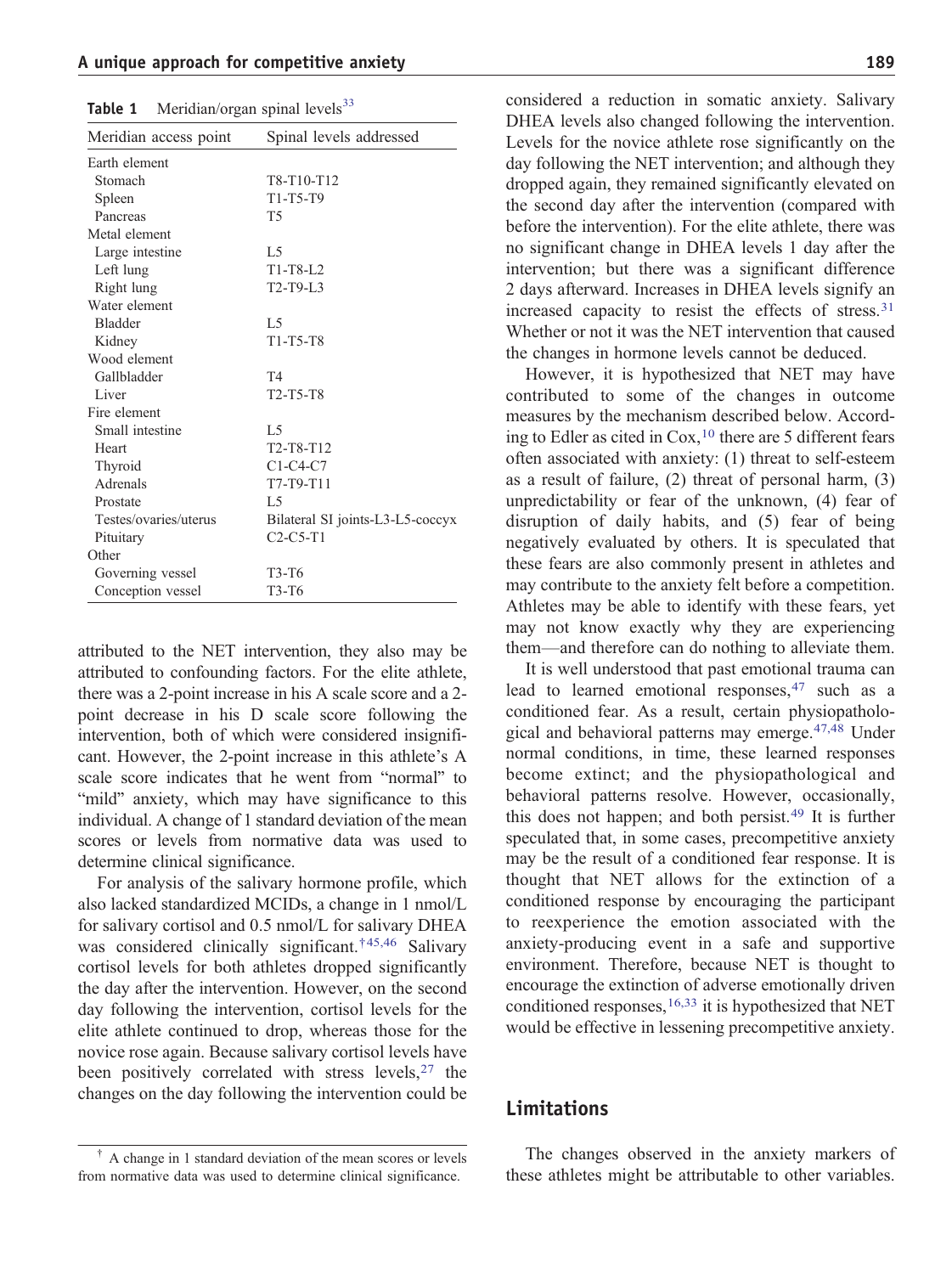|                 | <b>SCAT</b> |          |        | <b>DASS</b>                      |                      |                                |                                 |                                | $SF-36$                      |                        |                              |                                     |                                        |                               |
|-----------------|-------------|----------|--------|----------------------------------|----------------------|--------------------------------|---------------------------------|--------------------------------|------------------------------|------------------------|------------------------------|-------------------------------------|----------------------------------------|-------------------------------|
| Athlete         |             |          |        |                                  |                      |                                |                                 |                                | <b>SF</b>                    |                        | RE                           |                                     | MН                                     |                               |
|                 | Pre         | Post     | Pre    | Post                             | Pre                  | Post                           | $\cdot$ Pre $\cdot$             | Post                           | Pre                          | $Post^{\ddagger}$      | Pre                          | Post                                | Pre                                    | Post                          |
| Novice<br>Elite | 24<br>22    | 20<br>19 | 4<br>6 | $\overline{0}$<br>$\overline{4}$ | 14 <sup>b</sup><br>8 | $\overline{4}$<br>$10^{\rm a}$ | 18 <sup>a</sup><br>$42^{\circ}$ | $\overline{0}$<br>$34^{\circ}$ | $56.8^{d}$<br>$40.5^{\rm h}$ | $56.8^{d}$<br>$45.9^g$ | $55.9^{d}$<br>$32.6^{\rm h}$ | 55.9 <sup>d</sup><br>$32.6^{\rm h}$ | 50.0 <sup>f</sup><br>35.9 <sup>h</sup> | 52.8 <sup>e</sup><br>$38.7^h$ |

<span id="page-6-0"></span>Table 2 Psychometric scores: SCAT, DASS, and SF-36 (specific scale scores)

For a table containing all SF-36 scale scores, see the Supplemental Material (Supplement 4). Pre, Preintervention; Post, postintervention. <sup>a</sup>Mild, <sup>b</sup> moderate, and <sup>c</sup>extremely severe. All other values considered "normal."

Excellent, <sup>e</sup>very good, <sup>f</sup>good, <sup>g</sup>fair, and <sup>h</sup>poor.

For example, the athletes might have been experiencing high levels of anxiety (for reasons unknown to the investigator) before testing and intervention, which may have then resolved naturally.<sup>[50](#page-8-0)</sup> Another explanation of the observed reduction in anxiety might be that the athletes used another way to selfmanage their stress. Alternatively, the tests administered might have produced inaccurate results. For instance, preintervention testing might have revealed anxiety when there was actually none (type I error or a false-positive result); or postintervention testing might have showed no anxiety when there actually was (type II error or a false-negative result). In addition, a type III error may have been made, where the wrong tests were used to measure the construct of precompetitive anxiety.

Because of the nature of a case report, caution must be used when drawing conclusions and generalizations from these results. Limitations of this study include those for any case report. This article was qualitative by design, and not quantitative, without controlled conditions and without follow-up. Therefore, no cause-and-effect relationship can be established; and the results may not be representative of the general group or population. As a result, extrapolating these results to other athletes is not warranted. However, when little research on a topic exists, as is the case with the use of NET with athletes, case reports lend themselves to both generating and testing

**Table 3** Salivary hormone profile (raw scores)

|                 | Cortisol $(nmol/L)$ |          |      |    | $DHEA$ (nmol/L) |                                      |      |            |  |
|-----------------|---------------------|----------|------|----|-----------------|--------------------------------------|------|------------|--|
|                 | Pre                 |          | Post |    | Pre             |                                      | Post |            |  |
| Athlete         |                     |          |      |    |                 | $-2^a$ $-1$ $+1$ $+2$ $-2$ $-1$ $+1$ |      | $+2$       |  |
| Novice<br>Elite | 6<br>17             | 8<br>25. | 23   | 20 | 5.7             | 4 12 15.3 15.7 26.9<br>82            | 81   | 17.2<br>89 |  |

 $a$  Days from intervention (intervention = day 0).

hypotheses<sup>51</sup>; therefore, they are worthwhile and contribute to the scientific literature.

Another limitation of this study was that participant adherence to study protocol could not be strictly monitored during saliva sample collection. Because waking samples were requested, adherence was left to the fidelity of each participant to follow the outlined procedure. Criticism may also be presented regarding the broadness of the variables measured. Future trials may want to narrow the scope. For example, a future trial may focus on assessing either cognitive anxiety or somatic anxiety specifically. Other possible avenues of exploration include the real-time use of NET to diminish competitive anxiety (ie, anxiety experienced by athletes during actual competition), such as after a poor shot during a golf match.

In addition, because it was qualitative in design, this study may have been strengthened by the inclusion of comments by the participating athletes. For instance, it would have been interesting to note what the athletes thought of the NET intervention or if they could report any other subjective observations about how they felt regarding their upcoming competitions. It also would have been interesting to report the actual results of their respective competitions and if they thought that the intervention had any impact on their performance.

#### Conclusion

For these power-lifters, it appears that NET may have impacted both the cognitive and somatic components of their anxiety. However, NET's effectiveness in this arena can only be established following a fullscale, randomized, controlled clinical trial with adequate follow-up and homogenized samples. Although the results of this study are encouraging, drawing definitive conclusions would be premature.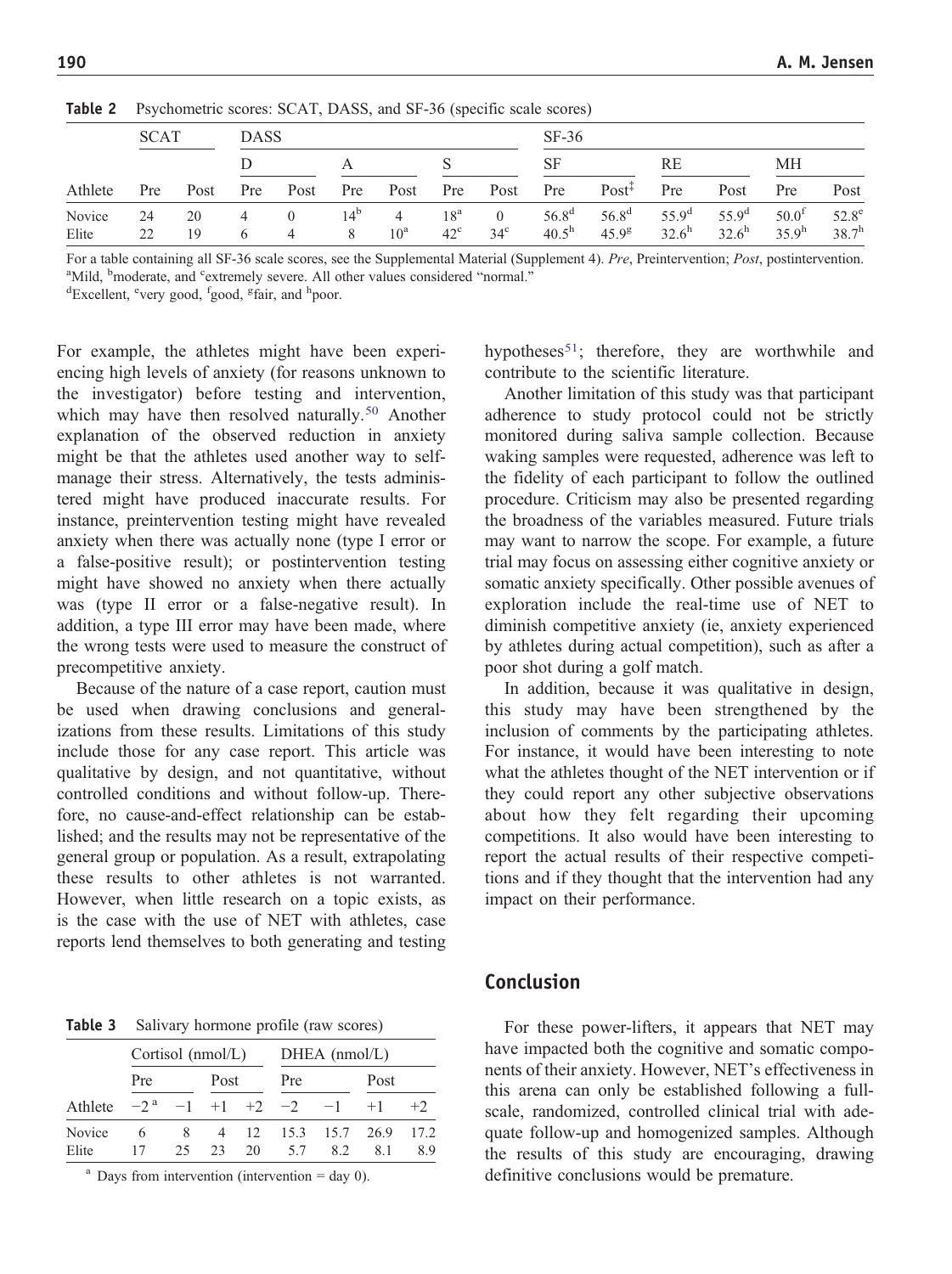### <span id="page-7-0"></span>Funding sources and potential conflicts of interest

No external funding was received in the preparation of this manuscript. The author reports no conflict of interest.

#### Appendix A. Supplementary data

Supplementary data associated with this article can be found, in the online version, at [doi:10.1016/j.](http://dx.doi.org/10.1016/j.jcm.2010.08.003) [jcm.2010.08.003.](http://dx.doi.org/10.1016/j.jcm.2010.08.003)

#### References

- 1. Hanin YL, editor. Emotions in sport. Leeds, UK: Human Kinetics; 2000. p. 26-7.
- 2. Woodman T, Hardy L. Stress and anxiety. In: Singer RN, Hausenblas HA, Janelle CM, editors. Handbook of sport psychology. New York: John Wiley and Sons; 2001. p. 290-318.
- 3. Zaichowsky LD, Baltzell A. Arousal and performance. In: Singer RN, Hausenblas HA, Janelle CM, editors. Handbook of sport psychology. New York: John Wiley and Sons; 2001. p. 319-39.
- 4. Liebert RM, Morris LW. Cognitive and emotional components of test anxiety: a distinction and some initial data. Psychol Rep 1967;20(3):975-8.
- 5. Hardy L, Whitehead R. Specific modes of anxiety and arousal. Curr Psychol 1984;3(3):14-24.
- 6. Lacey JI. Somatic response patterning and stress: some revisions of activation theory. In: Appley MH, Turnbull R, editors. Psychological stress: issues in research. New York: Appleton-Century-Crofts; 1967. p. 14-42.
- 7. Morris LW, Davis MA, Hutchings CH. Cognitive and emotional components of anxiety: literature review and a revised worry-emotionality scale. J Educ Psychol 1981;73(4): 541-55.
- 8. Martens R, Vealey RS, Burton D. Competitive anxiety in sport. London: Human Kinetics; 1990.
- 9. Woodman T, Hardy L. The relative impact of cognitive anxiety and self-confidence upon sport performance: a meta-analysis. J Sports Sci 2003;21(6):443-57.
- 10. Cox RH. Sport psychology: concepts and applications. 6th ed. New York: McGraw-Hill; 2006.
- 11. Finn AN, Sawyer CR, Schrodt P. Examining the effect of exposure therapy on public speaking state anxiety. Commun Educ 2009;58(1):92-109.
- 12. Osborne MS, Kenny DT. The role of sensitizing experiences in music performance anxiety in adolescent musicians. Psychol Music 2008;36(4):447-62.
- 13. Kjørmo O, Halvari H. Two ways related to performance in elite sport: the path of self-confidence and competitive anxiety and the path of group cohesion and group goal-clarity. Percept Mot Skills 2002;94(3 PART 1):950-66.
- 
- 14. Norton PJ, Burns JA, Hope DA, Bauer BK. Generalization of social anxiety to sporting and athletic situations: gender, sports involvement, and parental pressure. Depress Anxiety 2000;12 (4):193-202.
- 15. Peterson KB. The effects of spinal manipulation on the intensity of emotional arousal in phobic subjects exposed to a threat stimulus: a randomized, controlled, double-blind clinical trial. J Manipulative Physiol Ther 1997;20(9):602-6.
- 16. Jensen AM, Ramasamy A. Treating spider phobia using Neuro Emotional Technique (NET): findings from a pilot study. J Altern Complement Med 2009;15(12):1363-74.
- 17. Crawford JR, Henry JD. The Depression Anxiety Stress Scales (DASS): normative data and latent structure in a large non-clinical sample. Br J Clin Psychol 2003;42(2): 111-31.
- 18. Mangione CM, Goldman L, Orav EJ, Marcantonio ER, Pedan A, Ludwig LE, et al. Health-related quality of life after elective surgery: measurement of longitudinal changes. J Gen Intern Med 1997;12(11):686-97.
- 19. Burke JD, Burke KC, Baker JH, Hillis A. Test-retest reliability in psychiatric patients of the SF-36 Health Survey. Int J Methods Psychiatr Res 1996;5(3):189-94.
- 20. Jenkinson C, Wright L, Coulter A. Criterion validity and reliability of the SF-36 in a population sample. Qual Life Res 1994;3(1):7-12.
- 21. Ware JE, Snow KS, Kosinski M, Gandek B. SF-36 Health Survey manual and interpretation guide. Boston: The Health Institute, New England Medical Center; 1993.
- 22. Taft C, Karlsson J, Sullivan M. Do SF-36 summary component scores accurately summarize subscale scores? Qual Life Res 2001;10(5):395-404.
- 23. Varma GR, Kusuma YS, Babu BV. Health-related quality of life of elderly living in the rural community and homes for the elderly in a district of India—application of the Short Form 36 (SF-36) Health Survey questionnaire. Z Gerontol Geriatr 2009:1-5.
- 24. Hagell P, Törnqvist AL, Hobart J. Testing the SF-36 in Parkinson's disease: implications for reporting rating scale data. J Neurol 2008;255(2):246-54.
- 25. Brazier JE, Harper R, Jones NMB, O'Cathain A, Thomas KJ, Usherwood T, et al. Validating the SF-36 Health Survey questionnaire: new outcome measure for primary care. Br Med J 1992;305(6846):160-4.
- 26. Guyton AC, Hall JE. Human physiology and mechanisms of disease. 6th ed. London: W.B. Saunders Co.; 1997.
- 27. Shirotsuki K, Izawa S, Sugaya N, Yamada KC, Ogawa N, Ouchi Y, et al. Salivary cortisol and DHEA reactivity to psychosocial stress in socially anxious males. Int J Psychophysiol 2009;72(2):198-203.
- 28. ARL Functional Pathology. Adrenal hormone profile: interpretive guide. Melbourne: ARL Pathology; 2004.
- 29. Roberts ADL, Wessely S, Chalder T, Papadopoulos A, Cleare AJ. Salivary cortisol response to awakening in chronic fatigue syndrome. Br J Psychiatry 2004;184:136-41.
- 30. Diamond DM, Fleshner M, Rose GM. The enhancement of hippocampal primed burst potentiation by dehydroepiandrosterone sulfate (DHEAS) is blocked by psychological stress. Stress 1999;3(2):107-21.
- 31. Hu Y, Cardounel A, Gursoy E, Anderson P, Kalimi M. Antistress effects of dehydroepiandrosterone: protection of rats against repeated immobilization stress-induced weight loss,